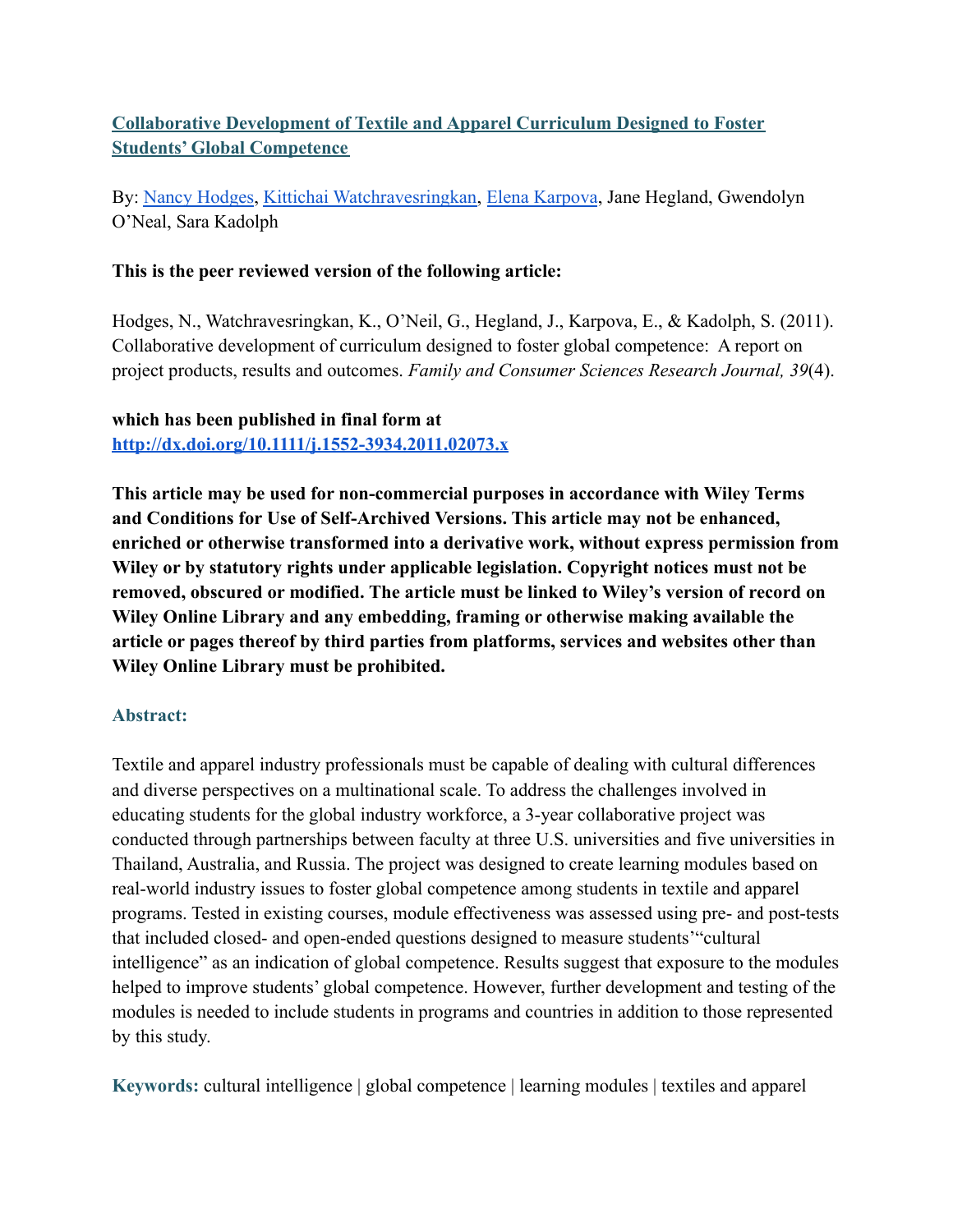### **Article:**

Understanding manufacturing and distribution processes in the textile and apparel industries requires an in-depth knowledge and consideration of the complexities of commerce, labor, and trade practices unique to countries everywhere. International trade agreements, coupled with increasing global competition have forced the U.S. textile and apparel industries to re-define and reposition themselves to remain competitive. Over the last 25 years, these industries have globalized most, if not all, of their operations in manufacturing and production (Hodges & Lentz, 2010; Norris, 2003). Movement of these facilities to off-shore locations, whether in Central and South America, the Caribbean Basin, Eastern Europe, or Asia, has resulted in more than an increased earning capacity. With this shift has come the challenge of production that spans cultural boundaries (Rivoli, 2009). As labor-intensive industries, such decisions often require forging long-term partnerships with foreign companies to remain viable within the global economy (Cammett, 2006; Oh & Suh, 2003).

As these industries become increasingly globalized, to remain competitive the "face" of the U.S. workforce has had to change. Its professionals must be capable of dealing with cultural difference and diverse perspectives on a multinational scale, as they help to manage a supply chain process that often spans the globe (Hodges & Karpova, 2006; Scott, 2006). This professional must be able to work within an evolving industry in the midst of what appears to be a prolonged period of globalization (Mittlehauser, 1997). University students preparing for these industries must acquire the requisite knowledge and skills to function successfully within this dynamic global environment. Faculty must be able to provide learning opportunities to ensure that students are prepared to enter this workforce and achieve their career goals.

Particularly important are experiences that provide students with exposure to perspectives of individuals within countries or cultures beyond U.S. borders. Currently there are few opportunities available in higher education specific to textile and apparel students, beyond study abroad, that provide them the necessary exposure to cultural difference in preparation for employment within the increasingly global context of the industry. Also needed are measures to ensure that relevant issues stemming from globalization of the U.S. industry are dealt with in the curriculum. This article presents the results of a project that involved the development of learning opportunities designed to infuse a global industry perspective into the textiles and apparel classroom. Moreover, the opportunities were tested to assess the extent to which they fostered students' global competence.

### **Background**

Given the need for an industry workforce that can operate across cultural boundaries, a collaborative project was developed that involved faculty at three universities in the United States (University of North Carolina at Greensboro, Iowa State University, and South Dakota State University) and faculty at universities in Russia (St. Petersburg Academy of Service and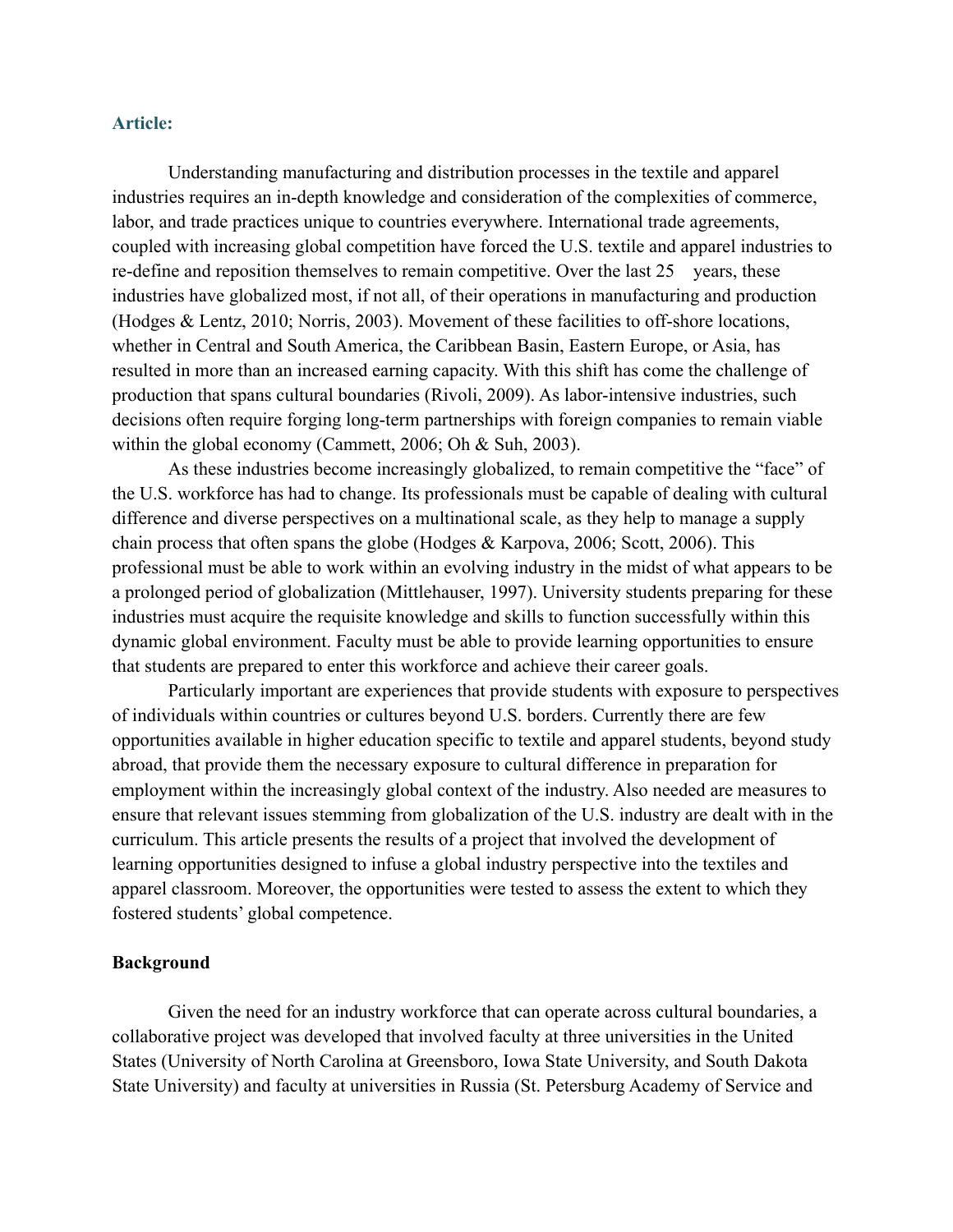Economy and Kostroma State Technological University), Thailand (Burapha University and Kasetsart University), and Australia (Royal Melbourne Institute of Technology). By creating linkages between university programs in these countries, the project created a global framework that would better foster the globalization of teaching and learning. The countries represented by the project are ideal in that each has established industries in the manufacturing and distribution of textile and apparel-related products (DesMarteau, 2005; Hanzl-Weiss, 2004), and each is home to postsecondary academic programs in textiles and apparel.

The primary goal of the project was to work together to create learning opportunities that foster global competence among students in textile and apparel programs. A second goal of the project was to assess the effectiveness of such learning opportunities when introduced within the textile and apparel curricula. The assessment was designed to examine the extent to which exposure to the modules enhanced students' global competence by increasing their level of "cultural intelligence" (Thomas, 2006).

In this article, the term globalization in the context of the academic institution is defined as the process of integrating global learning into the curriculum (Harari, 1989). Globalization, when referring to the operations within the textile and apparel industries, is defined as the process by which products and services are produced and used across national borders (Dickerson, 1999). For both academia and industry, globalization is used with the understanding that it is a comprehensive term referring to the emergence of a global society in which economic, political, environmental, and cultural issues have significance beyond a single nation.

#### Global Competence

In Educating for Global Competence, the American Council on Education states that "America's future depends upon [its] ability to develop a citizenry that is globally competent" (Commission on International Affairs, 2000). According to Harari (1992), the role of the academic institution in ensuring the development of such a citizenry is critical:

"The rationale for the globalization of undergraduate education must of necessity take us back to the meaning we give to liberal education and liberation of the mind. Whatever our definition might be it is clear that acquiring global awareness and an understanding of the diversity of cultures and societies on our planet has to be considered an integral part of education (p. 53)"

Global competence requires respect for and understanding of diverse experiences and points of view (Hunter, White, & Godbey, 2006). The American Council on International Intercultural Education recently put forth the following definition as a benchmark for globalizing curriculum: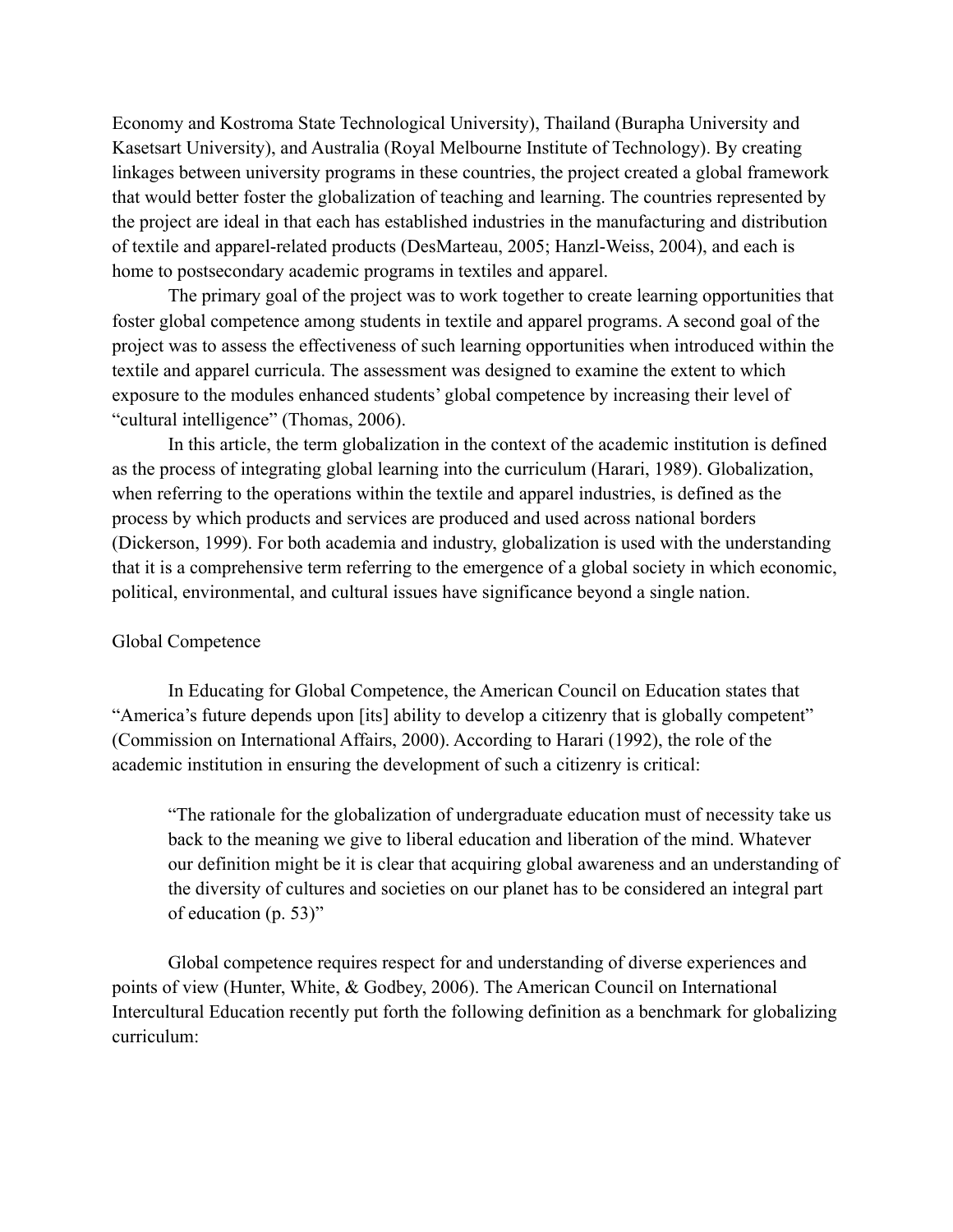Global competency exists when a learner is able to understand the interconnectedness of peoples and systems, to have a general knowledge of history and world events, to accept and cope with the existence of different cultural values and attitudes, and indeed, to celebrate the richness of this diversity (American Council on International Intercultural Education, 2005)

However, the need for global competence does not pertain only to the process of higher education; it is also germane to its outcomes. Specifically, graduates are leaving universities to enter a workforce that is inherently global in nature. Fostering a comprehensive understanding of the global dimensions of textile and apparel manufacturing and distribution practices is imperative to ensure that graduates are capable of leading the industry into the future. For the purposes of this project, we posited that the development of global competence begins in the classroom, where students' understanding can be enhanced through the introduction of issues and challenges faced by industry in working on a global platform.

More institutions of higher education have placed globalization among their top priorities. According to Knight (1997), the top three reasons for globalizing teaching and research across U.S. campuses are: (i) to prepare students who are internationally knowledgeable and interculturally competent, (ii) to maintain competitiveness, and (iii) to achieve international standards. By working to establish opportunities for global learning, the focus of the 3-year project was to create teaching resources created by and through a multinational collaborative framework that would help students develop the global competence required by professionals in the textile and apparel industries.

### Cultural Intelligence

To assess whether the project fostered students' global competence, an instrument was used to measure students'"cultural intelligence" before and after exposure to the learning opportunities. Cultural intelligence (CQ) is a relatively new concept, introduced into the international business literature in the early 2000s (cf., Earley, 2002; Earley & Ang, 2003). CQ is built on the attitude, value and behavior characteristics that arise out of culture, combined with the concept of intelligence. CQ is a type of social intelligence that allows a person to be socially effective in multiple and varied cultural settings with different cultural norms (Brislin, Worthley, & Macnab, 2006). It requires an individual be effective across cultures, not just within them (Brislin et al., 2006; Ng & Earley, 2006; Thomas, 2006; Thomas & Inkson, 2004). In essence, CQ is "the ability to interact effectively with people who are culturally different" (Thomas, 2006, p. 78).

Cultural intelligence is more than interacting with those who are culturally different. It requires the capability to adapt to and shape one's reactions in a new cultural setting. The culturally intelligent person acquires CQ from social learning: "Social learning involves attention to the situation, retention of the knowledge gained from the situation, reproduction of the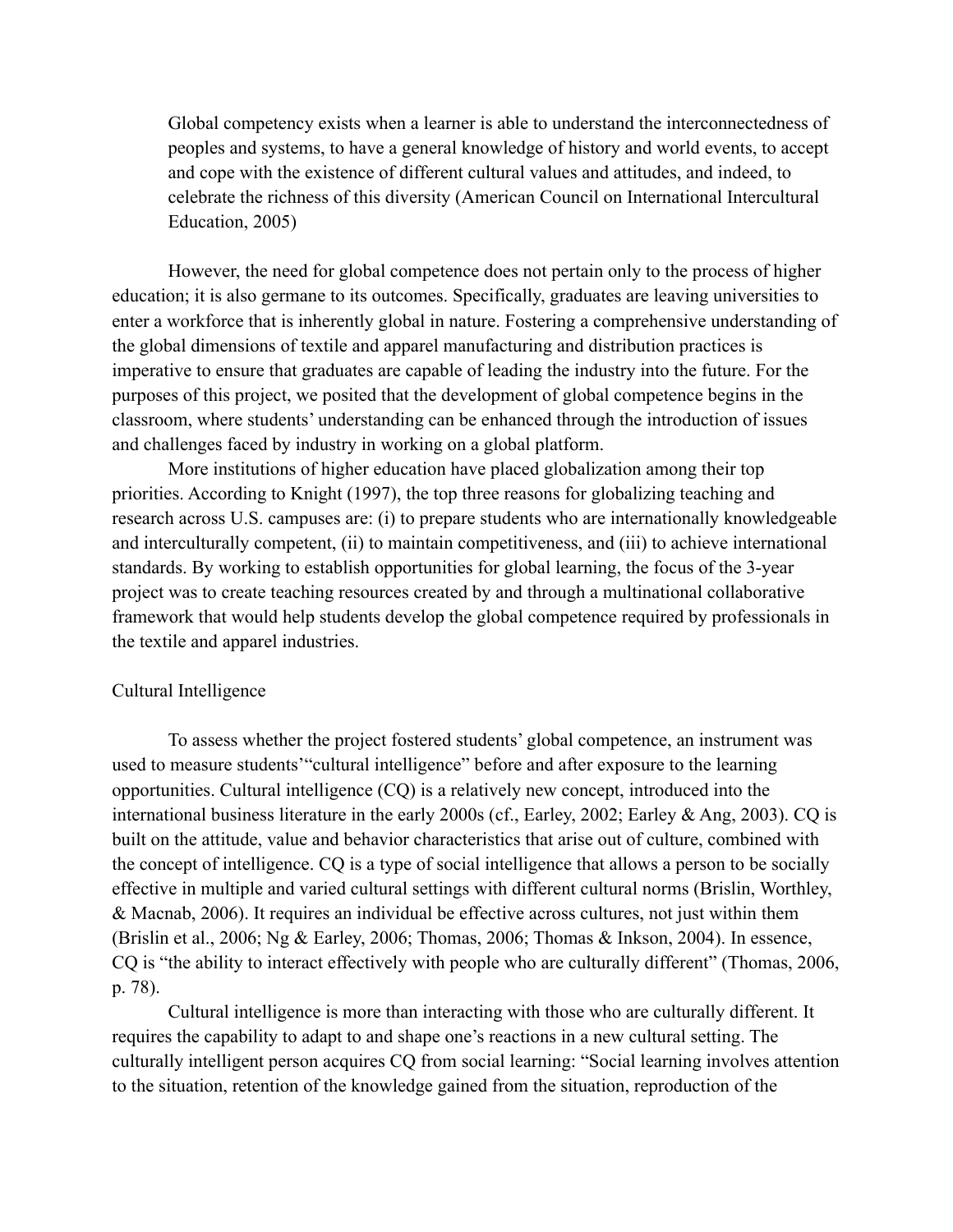behavioral skills observed, and finally receiving feedback (reinforcement) about the effectiveness of the adapted behavior" (Thomas, 2006, pp. 89–90). Social learning improves an individual's CQ because they are paying attention to and appreciating critical differences between their own culture and that of others.

Thomas and Inkson (2004) developed a conceptual model of CQ based on three components: knowledge, mindfulness, and behavior. For persons to be deemed culturally intelligent they must have: (i) the knowledge to understand cross-cultural phenomena, (ii) the mindfulness to observe and interpret particular situations, and (iii) the skill of adapting behavior to act appropriately and successfully in a range of situations (Thomas, 2006; Thomas & Inkson, 2004). Researchers agree that CQ is developed and learned over time through intercultural interactions. Thomas (2006) developed a conceptualization of the stages in CQ development: (i) reactivity to external stimuli, (ii) recognition of other cultural norms and motivation to learn more about them, (iii) accommodation of other cultural norms and rules in one's own mind, (iv) assimilation of diverse cultural norms into alternative behaviors, and (v) proactivity in cultural behavior based on recognition of changing cues that others do not perceive (highest CQ level; Thomas, 2006). According to Thomas, the stages of CQ development build on one another. As persons increase their capabilities, they increase their overall CQ.

#### Curriculum Development: Process and Products

To address the objectives of the project, learning opportunities were created that were tailored specifically to textile and apparel curricula. To create these opportunities, curriculum development occurred in three phases: (i) data collection, (ii) creation of learning modules, and (iii) module testing and assessment. Phase I involved data collection and analysis among and across the three U.S. institutions. Secondary data were collected on the industry within each country, including import and export data, employment figures, industry segmentation, corporate culture, laws pertaining to the industry in the country, and industry strategy. Industry profiles specific to each country were compiled using this data.

Then the research team conducted interviews with industry professionals and government officials within Russia, Thailand, and Australia. Interviewees were recruited through a snowball sampling technique that relied on the referral method (Biernacki & Waldorf, 1981), wherein faculty at the U.S. and partner universities contacted industry and government representatives to request interviews. A total of nine interviews were conducted in Russia, eleven in Thailand, and six in Australia. All interviews were conducted at the primary business location and lasted between 1 and 3 hrs, depending on the setting and the availability of the interviewees. Interviews were also conducted with industry professionals in different areas of the United States. Using the referral method again, a total of 11 U.S. companies were contacted and interviewed, representing a range of different types of companies that graduates might work for, from small apparel retailers to multinational apparel manufacturing and distribution companies. Interviews were conducted at the company and lasted between 3 and 4 hrs each.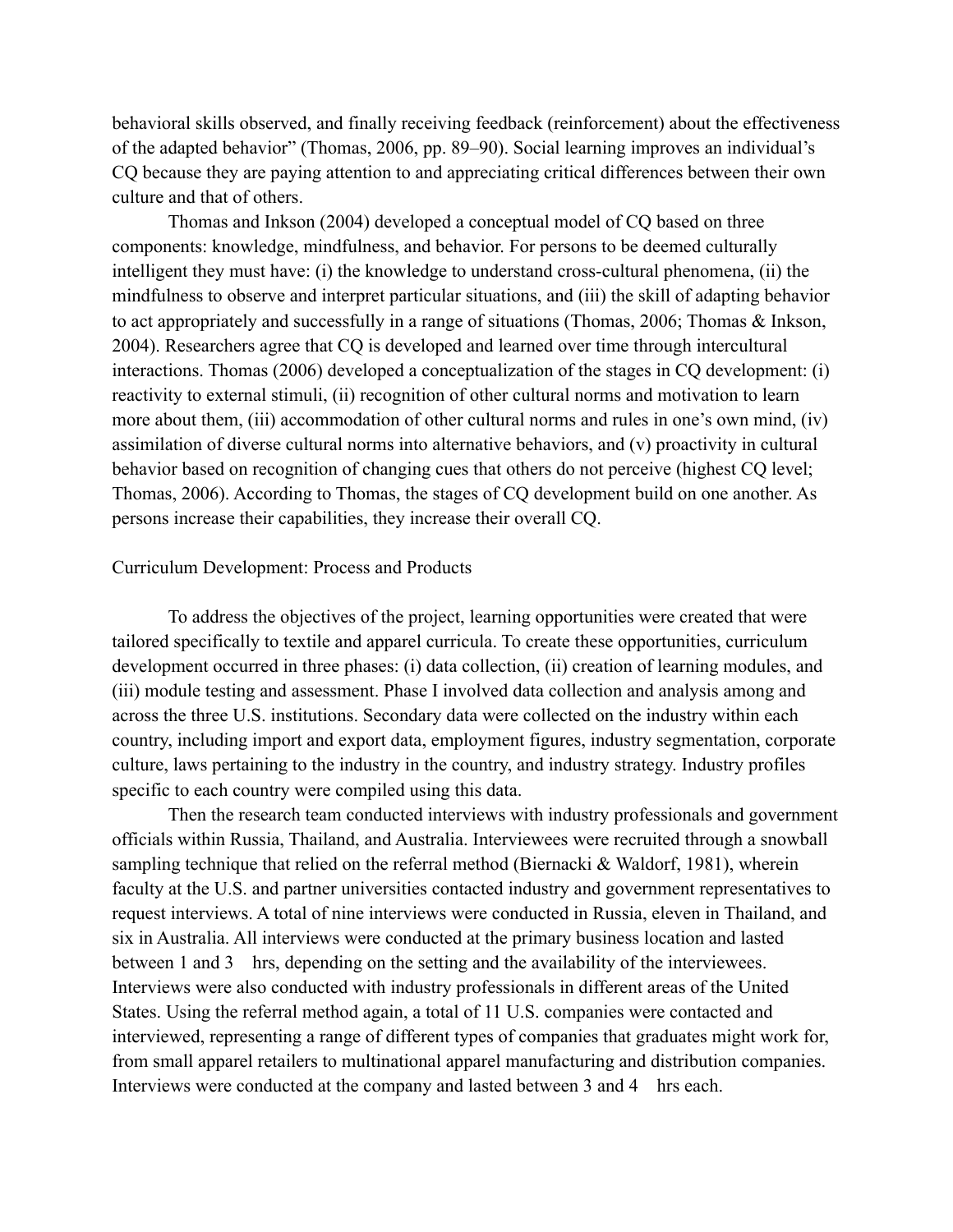Discussion with industry professionals focused on global issues that they face on a day-to-day basis. Questions were developed based on identification of similar issues that arose across the country-specific industry profiles. Specific questions included: What strategies are being implemented to develop the industry in this region and globally? What resources do the industries need to accomplish their goals? How do you envision apparel, textile, and/or retailing companies changing in the next 5–10 years? How are you preparing for these changes? Participants were also asked to share their perceptions of the skills and abilities needed by students to deal with these issues as future industry professionals. For example, what do you think a well-rounded graduate would look like? and, What special characteristics do you look for when hiring new graduates? Specific attention was paid to the extent to which industry in each of the countries values graduates capable of working on a global platform.

Focus groups with faculty and students at universities in each of the four participating countries were also conducted. Focus group participants were asked to share their views on the need for globally based learning opportunities and projects that integrate real-world issues and challenges faced by the industry. Questions asked of faculty and students were developed by the project faculty based on the issues identified in the secondary data, industry profiles, and literature on global competence, and include: Do you feel prepared to teach students the current skills required of the global industry? Why or why not? What areas of your curriculum do you change to keep up with industry trends? and How do you ensure your students are exposed to and learn to manage cultural difference? Students were asked questions like: Do you think you are learning what you need to know to succeed in a global industry? What skills do you think are absolutely necessary to be successful in this industry? and, Do you feel that you are well prepared to enter the industry job market?

A total of 44 industry, government, student, and faculty audio-taped interviews and focus groups were conducted in the four countries. Findings from the interviews and focus groups were used to inform Phase II, which involved the development of the learning opportunities designed to foster global competence. Educational materials were created that included compilations of readings, videos, and case studies based on Phase I data. Collaborative projects were developed that teamed U.S. students and students at the partner international universities and were designed to reflect similar kinds of team-based activities that occur in the industry.

Learning modules were developed that integrated these collaborative projects and materials. A total of eight web-based modules were created around key issues that emerged from the research and targeted a related course or content area within the textile and apparel curriculum, including: (i) sourcing, (ii) international trade, (iii) company strategy, (iv) branding, (v) intercultural communication, (vi) small and medium-sized enterprises, (vii) product development, and (viii) the retail landscape. Specific issues currently faced by the industry (e.g., supply chain management, manufacturing and labor laws, import and export regulations, etc.) were dealt with through active learning activities built into each module. Module activities were designed to be completed in class or online. Modules included teaching resources, such as PowerPoint lectures, current reading lists, quizzes, assignments, links to pertinent videos and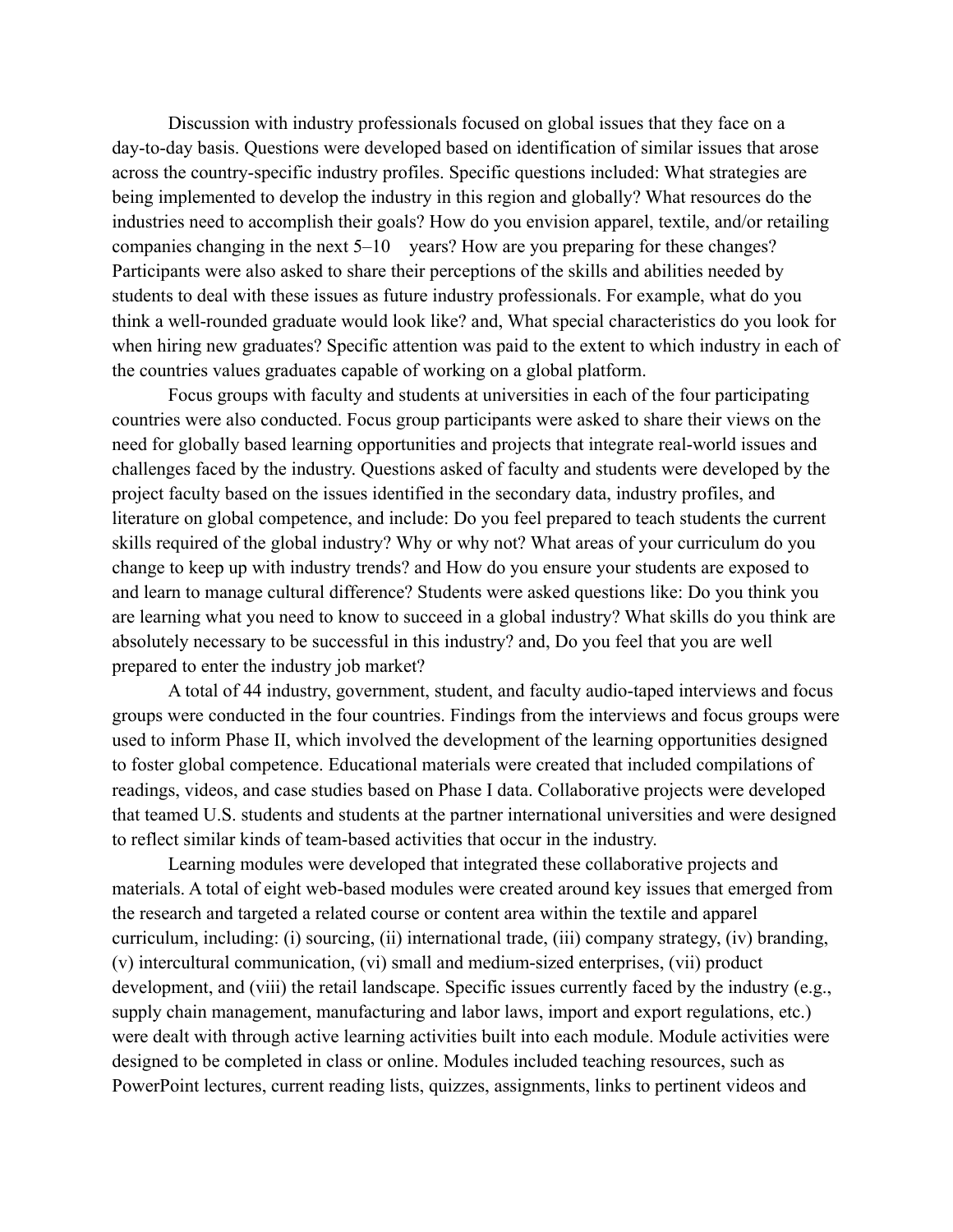websites, and in-class activities. Methods used to assess student learning included quizzes, essays, in-class discussions, short answer response, research papers, and collaborative projects. Table 1 describes the focus and content of the modules.

| Module                                   | <b>Content Focus</b>                                          | Number of<br><b>Activities</b> | Duration<br>(weeks) | <b>Test Course</b>                             | University  |
|------------------------------------------|---------------------------------------------------------------|--------------------------------|---------------------|------------------------------------------------|-------------|
| Sourcing                                 | Managing the<br>global sourcing<br>process                    | 6                              | 9                   | Global sourcing                                | <b>UNCG</b> |
| International<br>trade                   | Dynamics of global<br>trade and trade<br>relations            | 6                              | 5                   | Economics of the<br>global industry            | <b>ISU</b>  |
| <b>Business</b><br>strategy              | Competitive global<br>positioning                             | 6                              | 5                   | Introduction to<br>retailing                   | <b>UNCG</b> |
| <b>Branding</b>                          | Global brand<br>marketing                                     | 5                              | 5                   | Multicultural and<br>multichannel<br>retailing | <b>UNCG</b> |
| Intercultural<br>communication           | Workforce skills                                              | 6                              | 6                   | Global industry<br>issues                      | <b>ISU</b>  |
| Small and<br>medium-sized<br>enterprises | SME <sub>s</sub> and the<br>industry in the<br>global economy | 5                              | 9                   | Professional<br>development                    | <b>SDSU</b> |
| Product<br>development                   | Role of product<br>development in<br>global industry          | 6                              | 9                   | Apparel design                                 | <b>SDSU</b> |
| Retail<br>landscape                      | Assessing emerging<br>retail markets                          | 6                              | $\tau$              | Retail strategy                                | <b>UNCG</b> |

**Table 1: Module Type, Content Focus, Number of Activities, Duration, Test Course, and University**

When the modules were completed, they were introduced into existing related courses ranging from the sophomore to senior level. Comprising Phase III of the curriculum development process, each module was tested in a course at one of the three U.S. universities (see Table 1). The remainder of the article includes presentation and discussion of the results of the assessment of module effectiveness for developing students' global competence.

### **Methodology**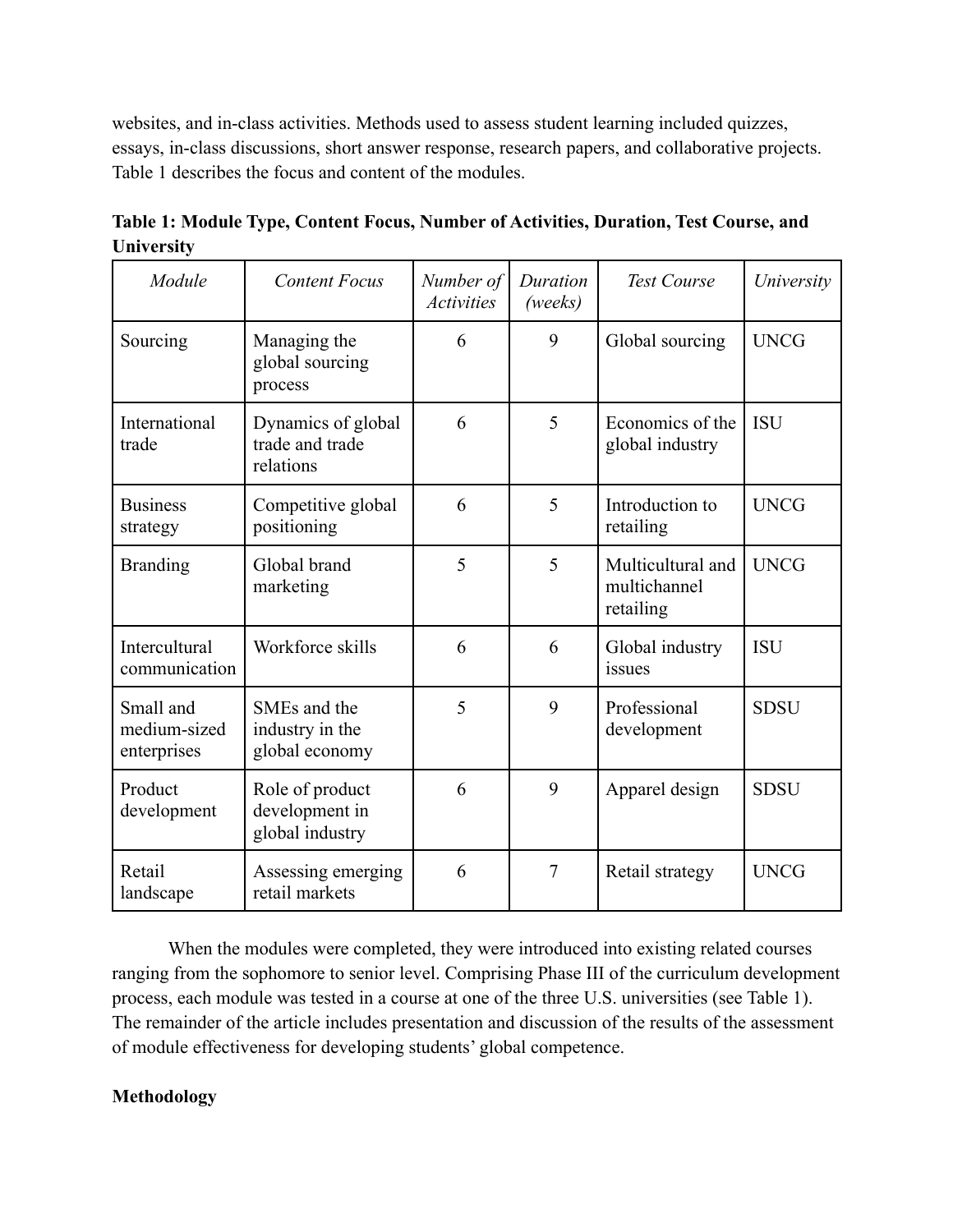A mixed methods approach was used to assess module effectiveness through an instrument that included open- and closed-ended questions (Creswell & Plano Clark, 2007). With Institutional Review Board approval, a total of 172 participants, consisting of students at the three U.S. universities enrolled in the courses in which the modules were tested, were asked to complete a questionnaire two times (before and after module delivery).

Closed-ended questions were based on the CQ Scale, a scale used to assess CQ on four dimensions: metacognitive, cognitive, motivational, and behavioral (Dyne, Ang, & Koh, 2008). The scale is based on Earley and Ang's (2003) theoretical conception of CQ as comprised four facets, each of which can be measured via the CQ scale:

- Metacognition (cognitive strategies to acquire and develop coping strategies);
- Cognition (knowledge about different cultures);
- Motivation (desire and self-efficacy); and
- Behavior (repertoire of culturally appropriate behaviors).

Twenty questions testing each of the four dimensions were included in the instrument (in both pre- and post-test), with responses recorded on a scale of  $1 \equiv$  "Strongly Disagree" to 7 = "Strongly Agree." Examples of questions included: I am conscious of the cultural knowledge I use when interacting with people with different cultural backgrounds, and I adjust my cultural knowledge as I interact with people from a culture that is unfamiliar to me (Metacognitive CQ); I know the legal and economic systems of other cultures, and I know the cultural values and religious beliefs of other cultures (Cognitive CQ); I enjoy interacting with people from different cultures, and I am confident that I can socialize with locals in a culture that is unfamiliar to me (Motivation CQ); and I vary the rate of my speaking when a cross-cultural situation requires it, and I change my nonverbal behavior when a cross-cultural situation requires it (Behavior CQ).

To determine whether the modules had an effect on students' CQ, a repeated measures experiment design was used, wherein each participant completed the survey two times, once before being introduced to the module and again after module activities were complete. A paired sample t-test was used to compare students' CQ before and after module exposure.

Eight open-ended questions, designed to facilitate reflection on the learning process and assess effectiveness of the educational materials, were included on the post-test. Examples of questions included: What did you like most about the experience? Why? What was the most challenging part of the experience? Why? and What, if anything, did you learn that will help you function as a professional in the global industry? Following standard protocol for analysis of qualitative data, responses to the open-ended questions by students at the three U.S. universities were typed, combined into a narrative, and analyzed for common categories and themes (Rubin & Rubin, 1995; Spiggle, 1994). Thematic analyses were developed by a researcher at each of the three U.S. universities. Each researcher's analysis was then merged with the others to form a consistent whole that addressed the purpose of the study along with key issues identified in the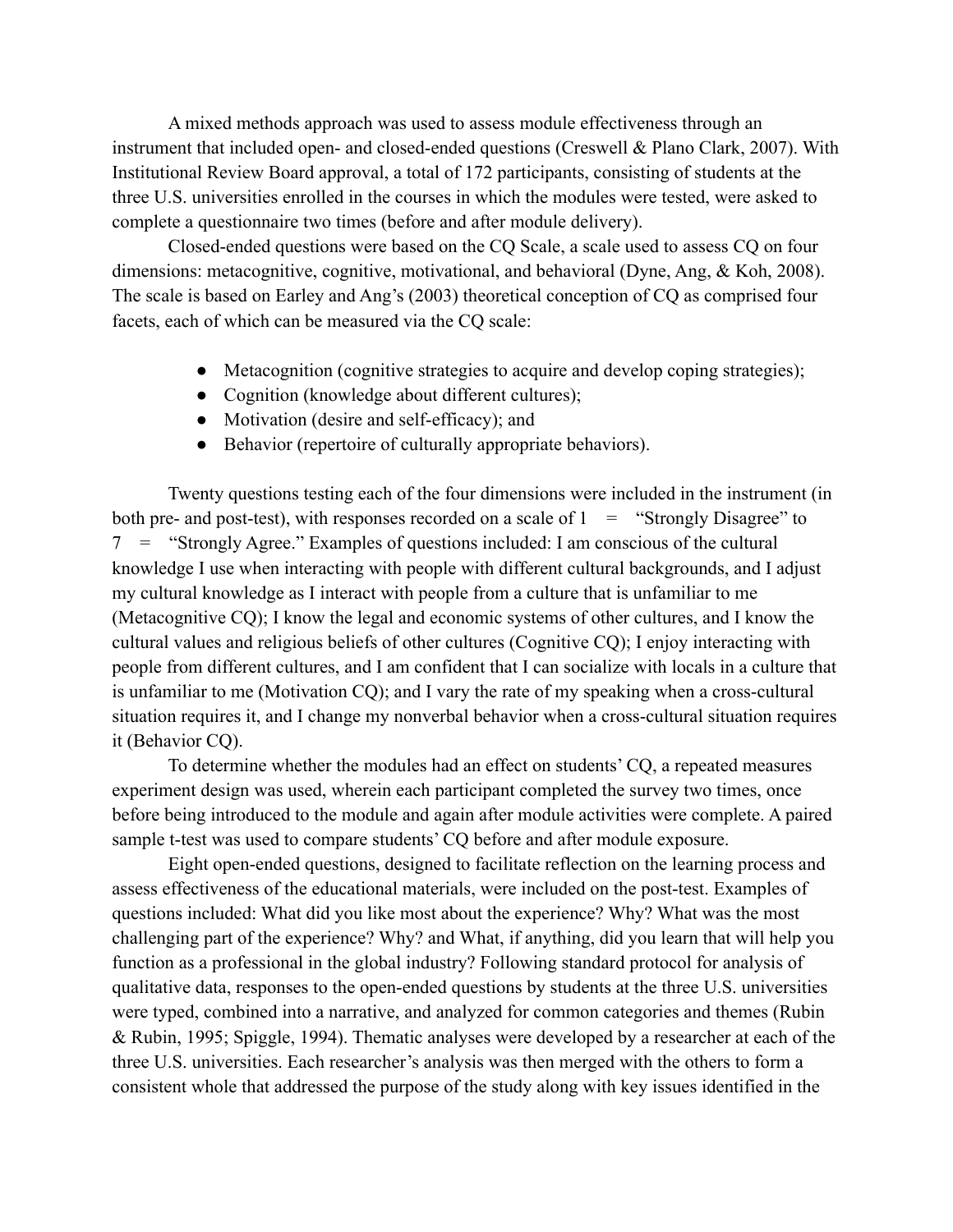relevant literature (Kvale, 1996). The resulting interpretation provides depth to the overall understanding of the extent to which the modules fostered students' global competence.

### **Results**

## Repeated Measures Experiment

Table 2 shows student CQ means measured in the pre- and post-tests and results of the paired sample t-test. The t-test results show that means of two CQ dimensions, Metacognitive  $CQ(t = 2.016; p = .045)$  and Cognitive  $CQ(t = 4.640; p = .001)$ , increased significantly in the post-test when compared with the pre-test. The increase in Metacognitive CQ indicates that as a result of actively thinking about people and situations within diverse cultural backgrounds, students reported significantly greater cultural consciousness and awareness. The increase in Cognitive CQ indicates that students were more aware of cultural similarities and differences after exposure to the modules, having significantly higher "knowledge of norms, practices, and conventions in different cultural settings" (Dyne et al., 2008, p. 17).

|                               | Pre-test     |                     | Post-test    |                     | Paired sample t-test |         |          |
|-------------------------------|--------------|---------------------|--------------|---------------------|----------------------|---------|----------|
|                               | Mean<br>(SD) | Cronback's<br>Alpha | Mean<br>(SD) | Cronbach's<br>Alpha | Mean Diff            | t-value | p-value  |
| Cultural Intelligence<br>(CQ) |              |                     |              |                     |                      |         |          |
| Metacognitive                 | 4.96         | .79                 | 5.14         | .89                 | 0.17                 | 2.016   | $.045*$  |
| CQ                            | (1.05)       |                     | (1.01)       |                     |                      |         |          |
| Cognitive CQ                  | 3.49         | .87                 | 3.95         | .82                 | 0.46                 | 4.640   | $.001**$ |
|                               | (1.12)       |                     | (1.07)       |                     |                      |         |          |
| Motivational                  | 5.24         | .85                 | 5.22         | .89                 | $-0.02$              | 0.257   | .798     |
| CQ                            | (0.96)       |                     | (0.93)       |                     |                      |         |          |
| Behavioral<br><b>CQ</b>       | 4.46         | .86                 | 4.64         | .87                 | 0.18                 | 1.789   | .076     |
|                               | (1.01)       |                     | (1.05)       |                     |                      |         |          |

**Table 2. Pre- and post-test of Cultural Intelligence Dimensions and Results of Paired Sample t-test ( N = 172)**

NOTE: \*p<.05, \*\*p<.001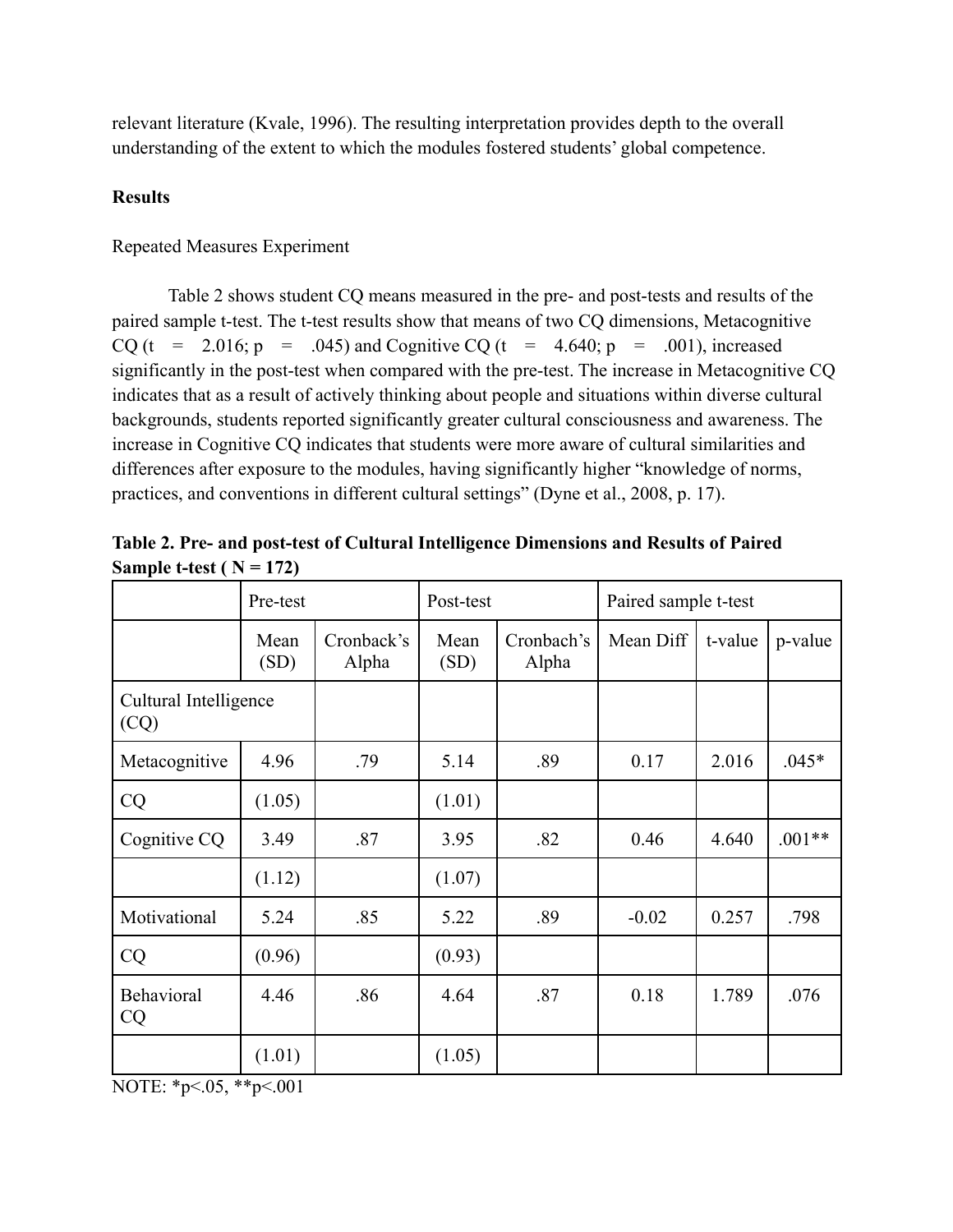Behavioral CQ also increased after completion of the modules (Table 2). However, the mean difference in the pre- and post-tests approached significance (t =  $1.789$ ; p = .076). This result implies that students perceived that their behaviors when interacting with people from different cultures changed somewhat after completing the modules. A possible explanation for this result is that not all learning modules included activities in which participants had an opportunity to engage in face-to-face communication with their culturally distinct counterparts. As a result, the students might have been unsure when rating their behaviors on items such as "I alter my facial expressions when a cross-cultural interaction requires it" and "I use pause and silence differently to suit different cross-cultural situations" (Dyne et al., 2008, p. 17).

Motivational CQ indicated a slight decrease (mean difference  $= -0.02$ ) in the post-test. The finding indicates that students perceived that their "capability to direct attention and energy toward cultural differences" was similar in the pre- and post-test (Dyne et al., 2008, p. 17). This result does not mean that students were not motivated or interested in learning about other cultures. In fact, the opposite was true: student Motivation CQ had substantially higher means in both pre- and post-test in comparison with the three other dimensions of the CQ scale (Table 2). It is likely that the more students learned about cultural differences in beliefs, values, lifestyle, traditions, customs, and appropriate ways of doing business, the more they realized that there was more to learn about the world's different cultures. Students' confidence in rating their abilities to be successful in adapting to different cultural settings and/or communicating with people from different cultural backgrounds might not have increased on items such as "I am sure I can deal with the stresses of adjusting to a culture that is new to me" and "I am confident that I can socialize with locals in a culture that is unfamiliar to me" (Dyne et al., 2008, p. 17).

### Thematic Interpretation of Qualitative Data

Three emergent themes—Acquiring Global Competence, Preparing for a Career in the Global Industry, and Learning as a Process—shed light on student experiences with completing the modules as well as how their opinions and perspectives on the outcomes of these experiences relate to the four CQ dimensions. For confidentiality, initials of pseudonyms are used in place of names.

Acquiring global competence Overall, students' responses indicated that the learning experiences provided by the modules helped them realize that when approaching cross-cultural situations, it was best to be open-minded about diverse perspectives and opinions that they might encounter. Many commented that it was crucial to avoid being judgmental about cultural difference, and to try to understand and accept others' way of thinking and doing things. For example, as one student explains,

People don't always think the same way you do, so you always need to try to understand their point of view even if you don't agree with it. It will help me go into a career with an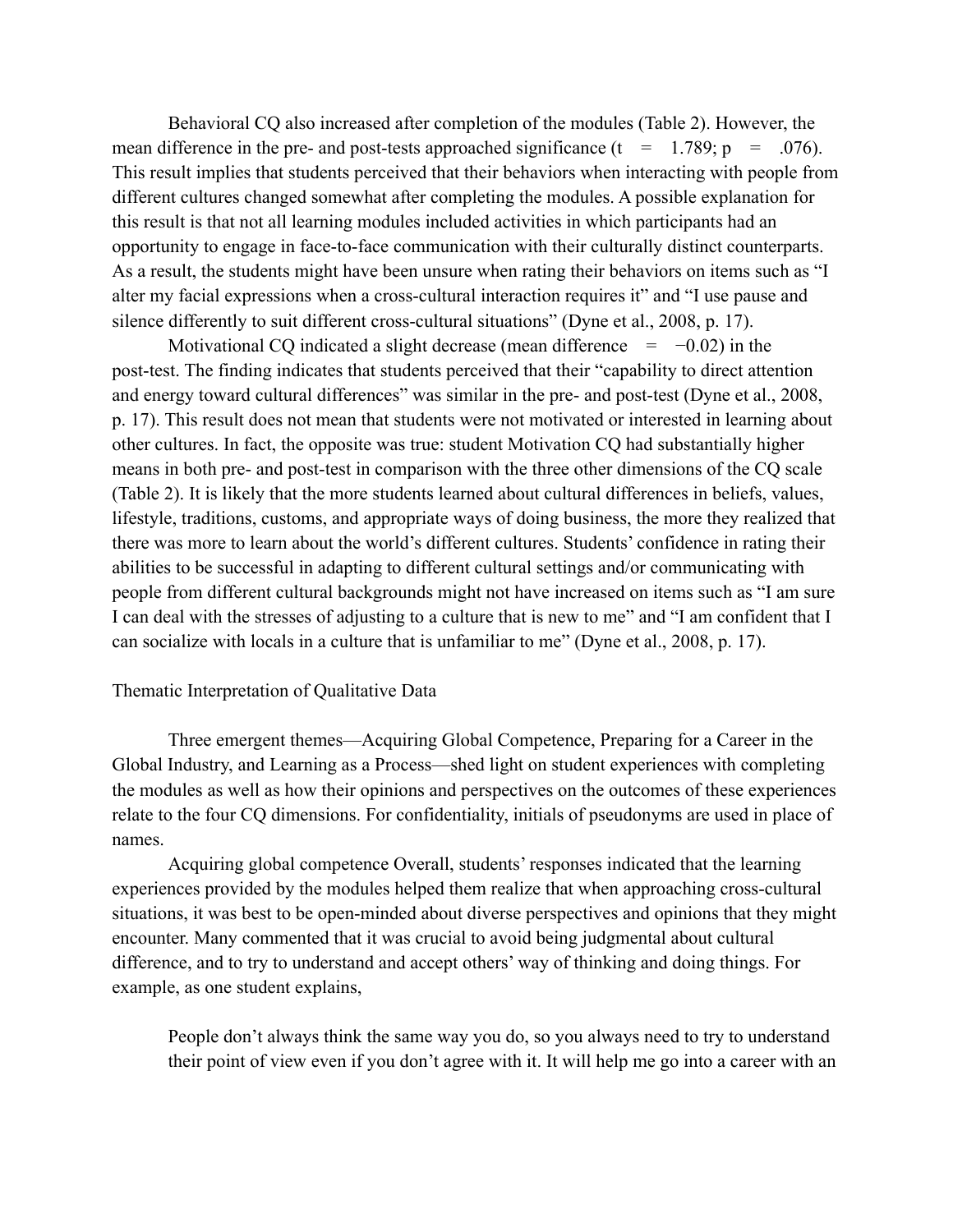open-mind. This experience will help me deal with issues, deadlines, relationships, etc.  $(AK)$ 

When asked to reflect on their learning experiences, students repeatedly noted that, as a result of completing the modules, they learned to be respectful and patient when communicating with people from a different culture. The most frequent comment was that the modules helped them realize that it is important to listen to other people to understand their viewpoints.

I learned that to be patient and listen and try to interact with the different cultures is important. We all do not share same views but if we listen and be respectful, things will work out. (SO)

Student responses addressed both the Metacognitive and Behavioral dimensions of CQ when they observed that the modules were providing them with factual information about traditions, norms, and ways of life in different cultures and also helping them to become more respectful, patient, confident, open-minded, cooperative, and understanding when facing culturally different settings. They acknowledged that individuals with such qualities will be more likely to be successful both professionally and personally in a global environment.

By knowing a little more about other cultures we should be able to avoid offending others. We can be open-minded, cooperative, understanding, and respectful people. (LG)

Overall, students reported that as a result of completing the modules, they became more "cultural" and "globally aware."

I really enjoyed all of these activities because the world is getting smaller and it's getting to be more important for us to be able to interact with people and cultures all around the world. I feel a lot more prepared for that now. (IH)

Preparing for a career in the global industry Participants realized that the cultural knowledge and skills fostered by the modules were necessary for their future careers in the global industry. They commented on the importance of knowing traditions, customs, and rules of doing business with people from other cultures when developing the requisite professional skills.

I learned some of the different rules for doing business with individuals of other cultures. Some things I learned, I would have never known and it could have a negative impact on the business relationship. (LV)

Students acknowledged that working in the global industry is a team effort, with team members often located in different parts of the world depending on various supply chain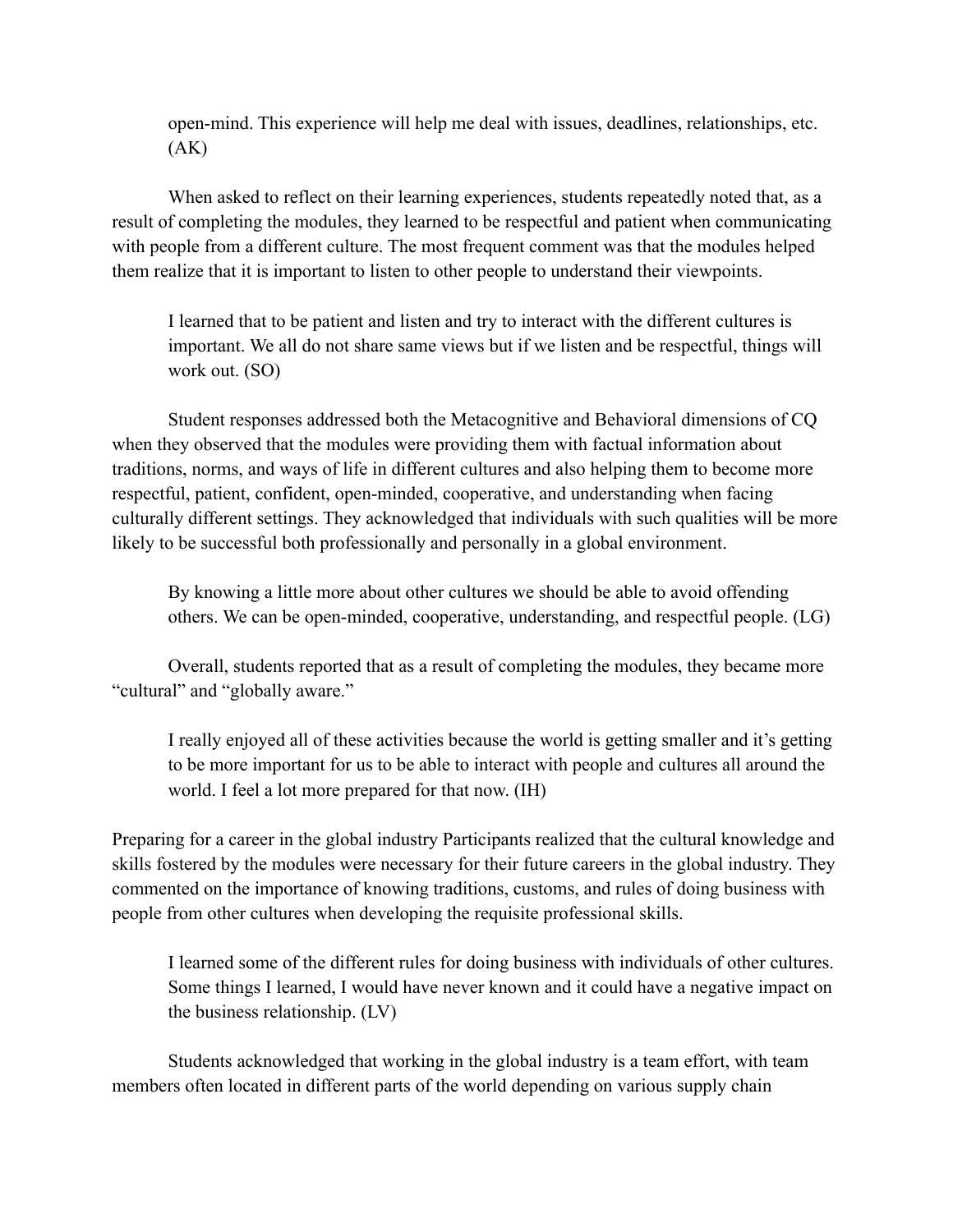functions. As the following response illustrated, this includes recognizing the importance of being a globally competent professional to be an effective member of a multinational team: "In this industry working together is crucial. The way almost everything is done in the industry is a global effort. Every culture is different as well, so you must always be aware of what you say, how you say it, and how you act" (WC). The need to be aware of how cultural difference plays out every day in the industry highlights the emergence of the Cognitive dimension of CQ within students' responses.

Four of the eight modules included activities that provided an opportunity for U.S. students to directly interact with their counterparts from universities located overseas. Depending on the module and the specific learning activity, students (i) worked in multicultural virtual teams to complete projects together, (ii) evaluated an entry into a domestic market proposed by international peers, or (iii) shared their views on the industry and career goals. In other words, they had the chance to learn together with culturally different peers by discussing, negotiating, and problem-solving industry related issues. The outcomes of these experiential learning activities were both knowledge- and skill-based, as the following responses indicate:

Learning how to complete overseas negotiations is very beneficial. This will allow me to be competitive in a global society. (HS) The most challenging part was realizing how difficult it is to launch a brand in a country that you do not have much experience with. It made me realize how important it is to work with locals who understand the culture. (BB)

Students greatly appreciated the opportunity to learn about other cultures from their peers abroad: "Seeing textiles and clothing students in different countries was something I hadn't seen before so it was very interesting" (LH). This experience was novel for most participants, as many of them had not been out of the United States or had the opportunity to interact with international peers to learn about their values, beliefs, and perspectives on the apparel industry as well as career aspirations. Participants commented that the unique opportunity to work together with international future industry professionals was the best way to learn how to communicate with culturally different counterparts. Student reflections indicated that being able to practice communication rather than reading or watching a video about it made the learning process more effective, engaging, and enjoyable.

I enjoyed being able to interact with people from different cultures. The best way to learn is to practice interaction. This was the most enjoyable part of the course work. (SR)

Learning as a process Completing the modules helped many of the students realize how little they knew about interacting with individuals from other cultures. Participants mentioned that they were surprised how much they were able to learn as a result of completing the learning activities that comprised the module: "I was surprised at all I learned. I knew I would learn something but I guess I had never anticipated gaining all this new insight into people and other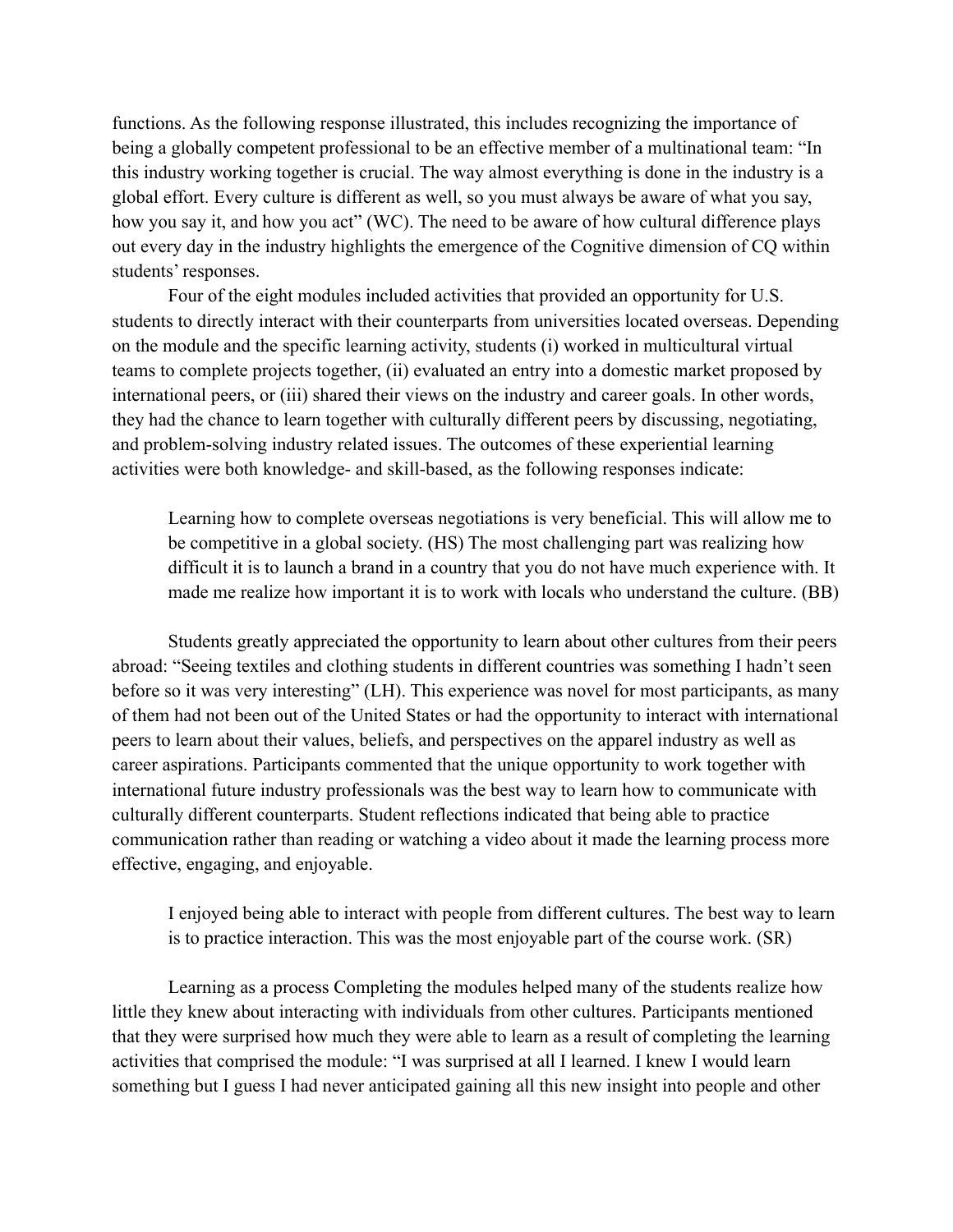cultures" (EN). Such reflections indicated that the modules were informative and fostered insight into cross-cultural interactions. It appears that engaging in and reflecting on the learning process helped participants re-evaluate their attitudes and behaviors toward others. "Although I feel pretty open-minded about other cultures, I realized that I wasn't as much as I thought I was and my pre-judged opinions were often wrong" (NB).

In many cases, responses suggested that the learning experience resulted in acquiring new knowledge, skills, and attitudes, and stimulating students' desires to continue expanding their awareness about other cultures. This highlights the role of the modules in promoting the Motivation dimension of CQ, in that participants often commented that the learning activities only scratched the surface about world cultures, and that there was a need to learn more to become a global citizen. In addition, students noted the importance of educating themselves about a new culture before traveling or communicating with members of the culture. As one commented, fostering one's knowledge about the culture conveyed interest and respect for its people.

I learned how to act with people from different cultures, that social norms are not the same in every culture, so if I am doing business as a professional in a different country, I must first do my research on it in order not to offend others. (PC)

Students noted that the format of the module activities—designed primarily to be hands-on, interactive, and engaging—contributed to the learning process and resulted in a better understanding and retention of information by keeping them interested and motivated.

I loved all the activities because they were hands on. I am a visual learner so these activities appealed to my learning style. (RH)

### **Implications**

In addition to an increase in students' Metacognitive and Cognitive CQ dimensions, the student responses to open-ended questions about the overall experience touched on all four CQ dimensions, including Metacognitive, Cognitive, Behavior, and Motivation CQ. They frequently included words and phrases that suggested a high level of involvement with the material, including "very interesting,""eye-opener,""helped open my eyes,""really fun,""surprised," and "I really enjoyed…." Such responses indicated that the modules were successful in engaging students through active learning. This is often cited as the key to ensuring that the learning process facilitates meaningful and lasting outcomes (Meyers & Jones, 1993; Nilson, 1998). Moreover, student responses to both open- and closed-ended questions demonstrated the effectiveness of the learning modules in (i) helping them to become more open-minded and respectful of cultural differences; (ii) foster patience, tolerance and understanding when interacting in cross-cultural environments; and (iii) being proactive in acquiring cultural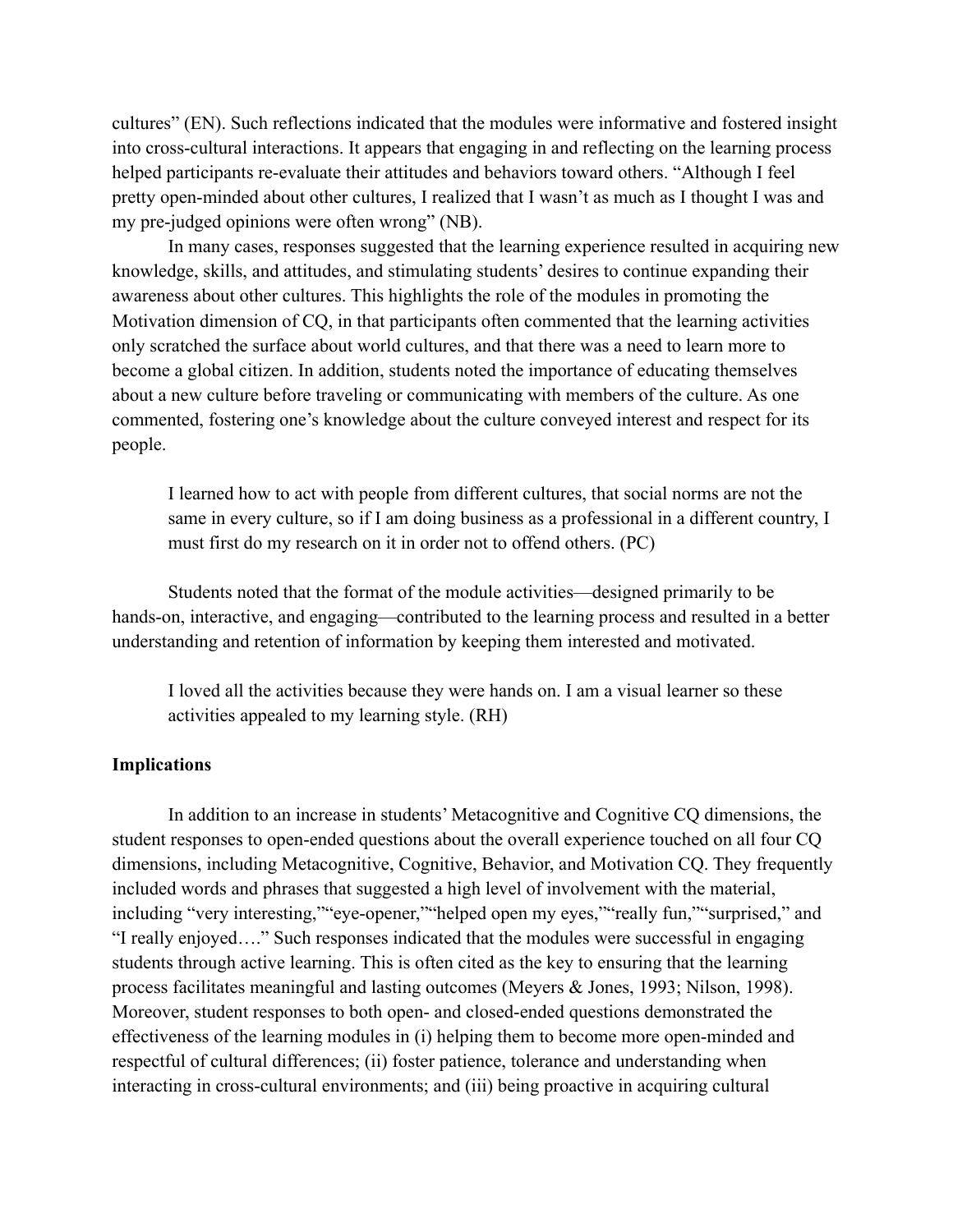knowledge. These outcomes are the primary components of global competence (Curran, n.d.; Hunter et al., 2006). Thus, the results of the pre- and post-tests indicated that the modules effectively fostered students' global competence by facilitating an understanding of industry challenges and practices from a global perspective.

Although this research contributes to the existing body of scholarship on developing global learning activities and assessing outcomes, there are limitations with regard to the development and testing of the modules that indicate the need for further research. For example, the exploratory use of the CQ instrument suggested that further item purification is needed, which could be achieved through repeated testing with different student samples. Because module testing occurred only in courses at the partner U.S. universities, use and assessment of the modules in other programs is needed to achieve a more comprehensive understanding of their effectiveness. Further integration of opportunities for face-to-face communication into all modules is also needed, as both closed- and open-ended responses indicated that this type of activity was critical to the learning process. Finally, the collaborative framework developed to create the modules should be applied with countries in addition to those included in this project to enhance the global scope of the modules.

It is hoped that the outcomes of this project will extend beyond its implementation, as students take the knowledge that they have gained, coupled with the experience of learning from others of diverse backgrounds, with them into the industry workforce. With the help of the modules, students' classroom experiences can equip them with the knowledge and experience they need to be professionals capable of forging relationships with representatives of foreign companies and working as part of a team within an environment that embraces difference. Ultimately helping to strengthen the industry's workforce, graduates who are globally competent will be cognizant of cultural differences and capable of synthesizing diverse perspectives in the workplace—a valuable skill as U.S. companies increasingly do business with foreign partners across the globe.

### **References**

- American Council on International Intercultural Education. (2005). Defining global competency. Retrieved January 23, 2007, from <http://www.acenet.edu>.
- Biernacki, O., & Waldorf, P. (1981). Snowball sampling: Problems and techniques of chain referral sampling. Sociological Methods & Research, 10, 141–163.
- Brislin, R., Worthley, R., & Macnab, B. (2006). Cultural intelligence: Understanding behaviors that serve people's goals. Group & Organization Management, 31(1), 40–55.
- Cammett, M. (2006). Development and the changing dynamics of global production: Global value chains and local clusters in apparel manufacturing. Competition and Change, 10(1), 23–48.
- Commission on International Affairs. (2000). Expanding the international scope of universities. Washington, DC: National Association of State Universities and Land-Grant Colleges.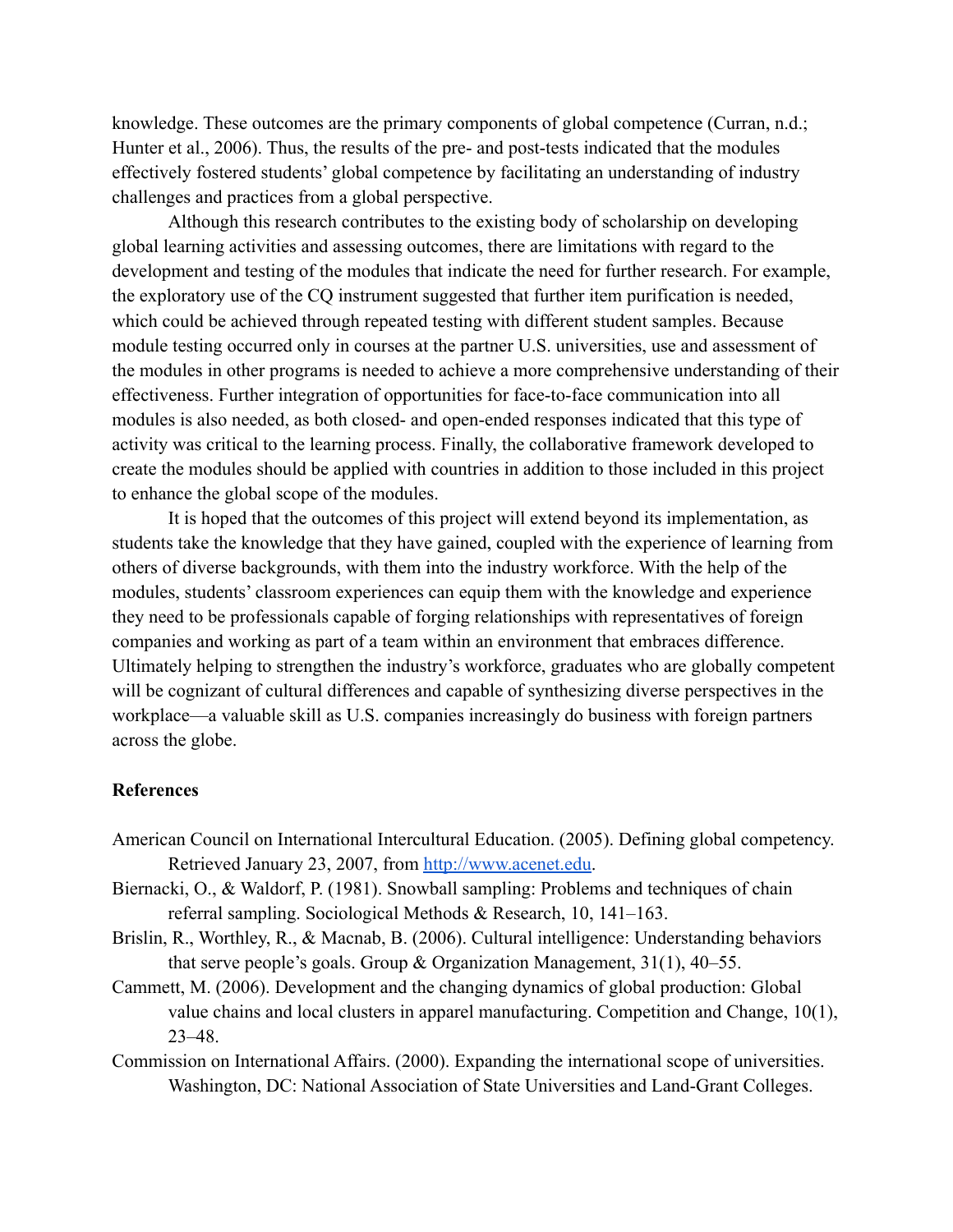- Creswell, J., & Plano Clark, V. L. (2007). Designing and conducting mixed methods research. Thousand Oaks, CA: Sage.
- Curran, K. (n.d.). Global competencies that facilitate working effectively across cultures. Available at <http://content.monster.com.sg/management/5808>
- DesMarteau, K. (2005). Country-by-country: Surges, declines, status quos. Apparel Magazine, 47(3), 16–19.
- Dickerson, K. G. (1999). Textiles and apparel in the global economy. Upper Saddle River, NJ: Prentice Hall.
- Dyne, L. V., Ang, S., & Koh, C. (2008). Development and validation of the CQS: The Cultural Intelligence Scale. In S. Ang & L. V. Dyne (Eds.), Handbook of cultural intelligence: Theory, measurement, and applications (pp. 16–38). Armonk, NY: M.E. Sharpe.
- Earley, P. C. (2002). Redefining interactions across cultures and organizations: Moving forward with cultural intelligence research. Research in Organizational Behavior, 24, 271–299.
- Earley, P. C., & Ang, S. (2003). Cultural intelligence: Individual interactions across cultures. Stanford, CA: Stanford University Press.
- Hanzl-Weiss, D. (2004). Enlargement and the textiles, clothing and footwear industry. The World Economy, 27(6), 923–945.
- Harari, M. (1989). Internationalization of higher education: Effecting institutional change in the curriculum and campus ethos. Occasional Report Series on the Internationalization of Higher Education, Report #1. Long Beach, CA: California State University, Center for International Education.
- Harari, M. (1992). The Internationalization of the curriculum. In C. B. Klasek (Ed.), Bridges to the future: Strategies for internationalizing higher education (pp. 52–79). Pullman, WA: Washington State University's Center for International Development.
- Hodges, N., & Karpova, E. (2006). Employment in the U.S. textile and apparel industries: A comparative analysis of regional vs. national trends. Journal of Fashion Marketing and Management, 10(2), 209–226.
- Hodges, N., & Lentz, H. (2010). U.S. textile sector job loss: Implications for individuals, communities and industry. Journal of Fashion Marketing and Management, 14(1), 21–38.
- Hunter, B., White, G. P., & Godbey, G. C. (2006). What does it mean to be globally competent? Journal of Studies in International Education, 10(3), 267–285.
- Knight, J. (1997). A shared vision? Stakeholders' perspectives on the internationalization of higher education in Canada. Journal of Studies in International Education, 1(1), 27–44.
- Kvale, S. (1996). Inter-Views. Thousand Oaks, CA: Sage.
- Meyers, C., & Jones, T. B. (1993). Promoting active learning: Strategies for the college classroom. San Francisco, CA: Jossey-Bass.
- Mittlehauser, M. (1997). Employment trends in textiles and apparel, 1973–2005. Monthly Labor Review, 120(8), 24–34.